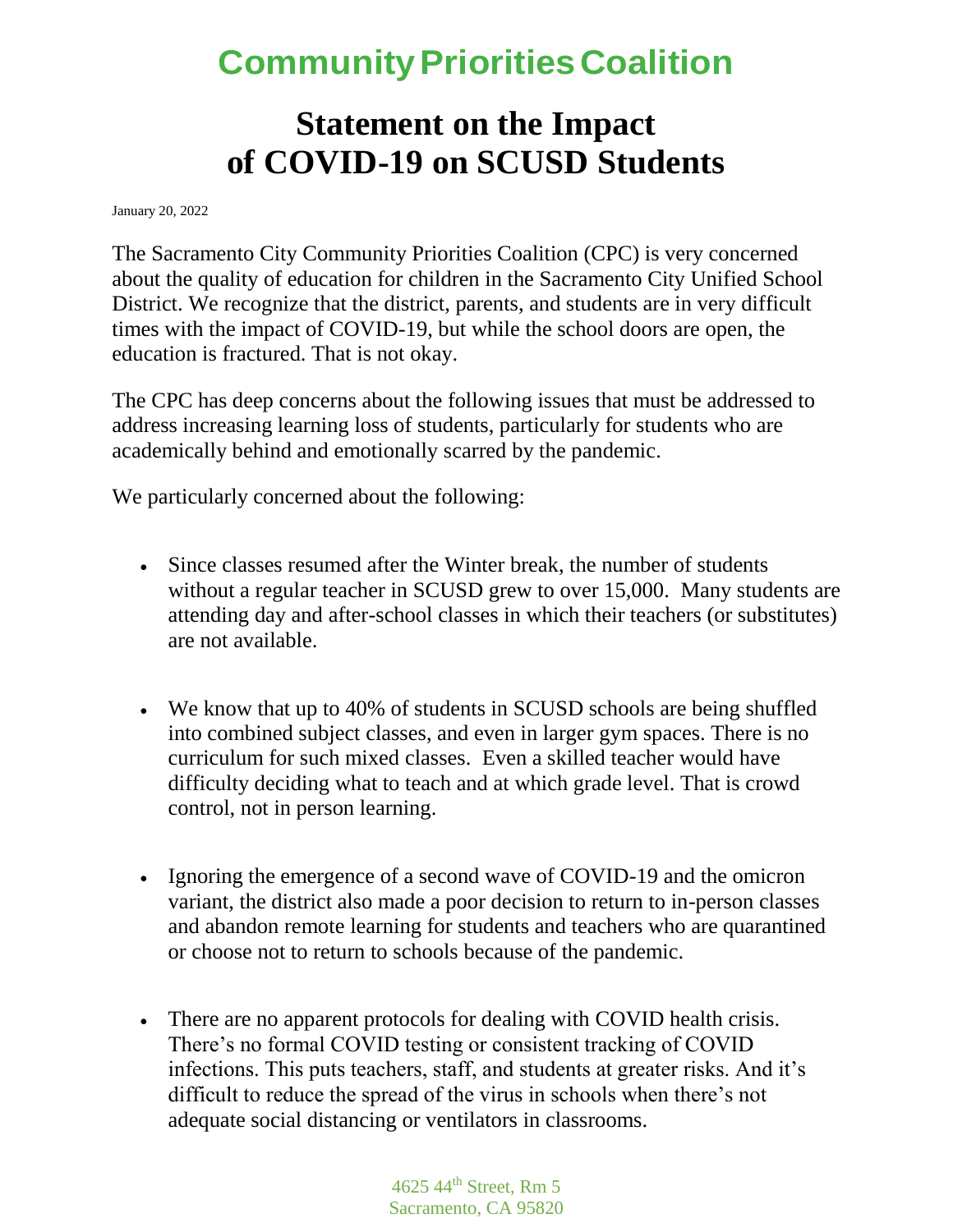## **CommunityPrioritiesCoalition**

• We're also deeply concerned about the learning loss of students. The district hasn't reported on the academic and social-emotional impact of the pandemic on students, particularly among Black and Hispanic students with disabilities.

#### **Our Recommendations**

While we understand the challenges the district is facing, we are calling for SCUSD to close impacted schools, especially high schools for two weeks so alternative plans can be developed. Because what's taking place now is clearly not working.

Alternative plans might include the following:

- Return to a hybrid model of remote and in-classroom in order to serve students and teachers who choose not to return to school and who are in quarantine because of COVID infections.
- Start the development of a Virtual Academy for "students who qualify as medically fragile with documented health conditions or medical needs in response to the COVID-19 pandemic."
- Lower class sizes. Spreading children out, not grouping them together.
- Increase the physical and mental health support for students. Increase health professionals on site at each school where there is an outbreak and improved ventilation.
- N-95 and K-95 masks for all teachers, staff and students.
- Require weekly testing for all unvaccinated teachers, staff and students.
- For teachers and staff: If you are sick, stay home. Remain at home until you complete the recommended quarantine. You should isolate for the full time needed to heal. You should test negative for the virus prior to returning to the classroom. Early returning to the school spreads the virus and places everyone at risk.
- For Parents: If your child does not have 24 or fewer students in the classroom, with a credentialed teacher, we recommend that you consider keeping your child safe at home for a few weeks – until the district creates and implements a responsible plan including no merged classes, expanding testing and optimal personal protective equipment.

You should also insist during this time on the return of at least some form of on-line instruction for the Spring semester, until schools are safe. The district does have an independent study program you might consider for your child to learn from home.

> 4625 44th Street, Rm 5 Sacramento, CA 95820